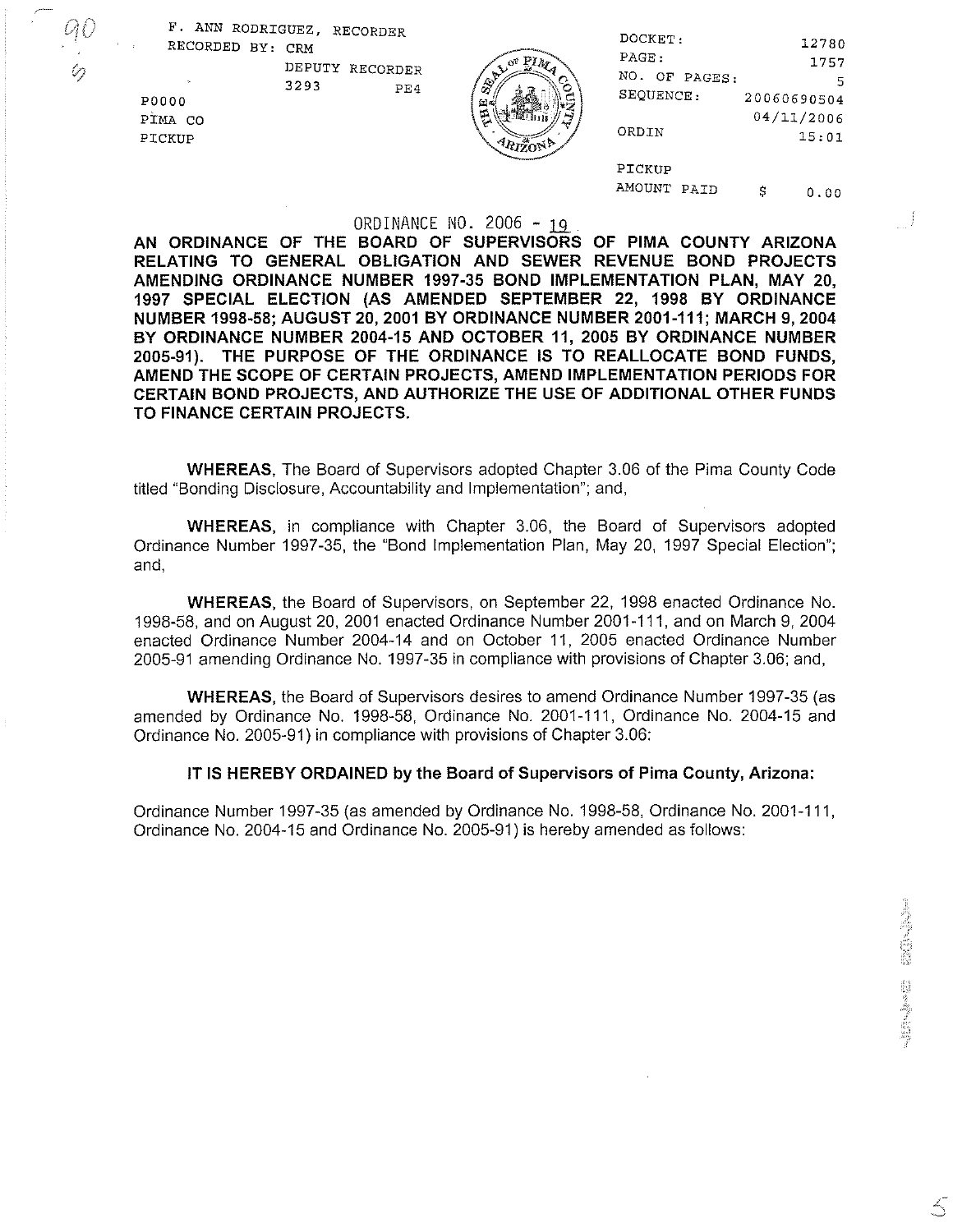## Bond Improvement Plan May **20,** 1997 Special Election

## **C.** Question No. 3 - Parks

 $\label{eq:2} \frac{d\mathbf{r}}{d\mathbf{r}} = \frac{1}{2} \mathbf{r} \mathbf{r}$ 

 $9$ 

ţ.

| 9) Project<br>Location:                         | P-9 -- James Krieg Park Improvements<br>23 West Calle Concordia                                                                                                                                                                                                                                                                  |                      |
|-------------------------------------------------|----------------------------------------------------------------------------------------------------------------------------------------------------------------------------------------------------------------------------------------------------------------------------------------------------------------------------------|----------------------|
| Bond Funding:                                   | \$250,000                                                                                                                                                                                                                                                                                                                        |                      |
| Scope:                                          | Installation of lighting improvements to the football stadium on Canyon<br>del Oro High School property.                                                                                                                                                                                                                         |                      |
| Benefit:                                        | Provides additional football field use and increases the efficiency of the<br>existing lighting.                                                                                                                                                                                                                                 |                      |
| Other Funds:                                    | \$0                                                                                                                                                                                                                                                                                                                              |                      |
| Implementation Period: 3, 4, 5                  |                                                                                                                                                                                                                                                                                                                                  |                      |
| Future Operating &<br><b>Maintenance Costs:</b> | Costs to be paid by Oro Valley through an intergovernmental<br>agreement with Pima County.                                                                                                                                                                                                                                       |                      |
| 11) Project<br>Location:                        | P-11 -- Yaqui Park Improvements<br>South Tucson                                                                                                                                                                                                                                                                                  |                      |
| Bond Funding:                                   | \$1,246,351                                                                                                                                                                                                                                                                                                                      |                      |
| Scope:                                          | Work will include renovation work on existing basketball court, ramada,<br>picnic facility, paving and circulation including security lighting, turf<br>development, rest rooms, and courts. This project is being designed<br>and constructed in conjunction with P-35, Tucson Diversion Channel<br>Soccer Field at Yaqui Park. |                      |
| Benefit:                                        | The project will provide expanded opportunities for soccer related<br>sports in the South Tucson area, as well as additional park facilities<br>such as picnicking, shade ramadas, basketball court and lighting.                                                                                                                |                      |
| Other Funding:                                  | \$71,088 (Community Development Block Grant)                                                                                                                                                                                                                                                                                     |                      |
| Implementation Period: 1,2, 3, 4, 5             |                                                                                                                                                                                                                                                                                                                                  |                      |
| Future Operating &<br>Maintenance Costs:        | Costs to be paid by the City of South Tucson through an<br>intergovernmental agreement with Pima County                                                                                                                                                                                                                          | <b>Algebra Maria</b> |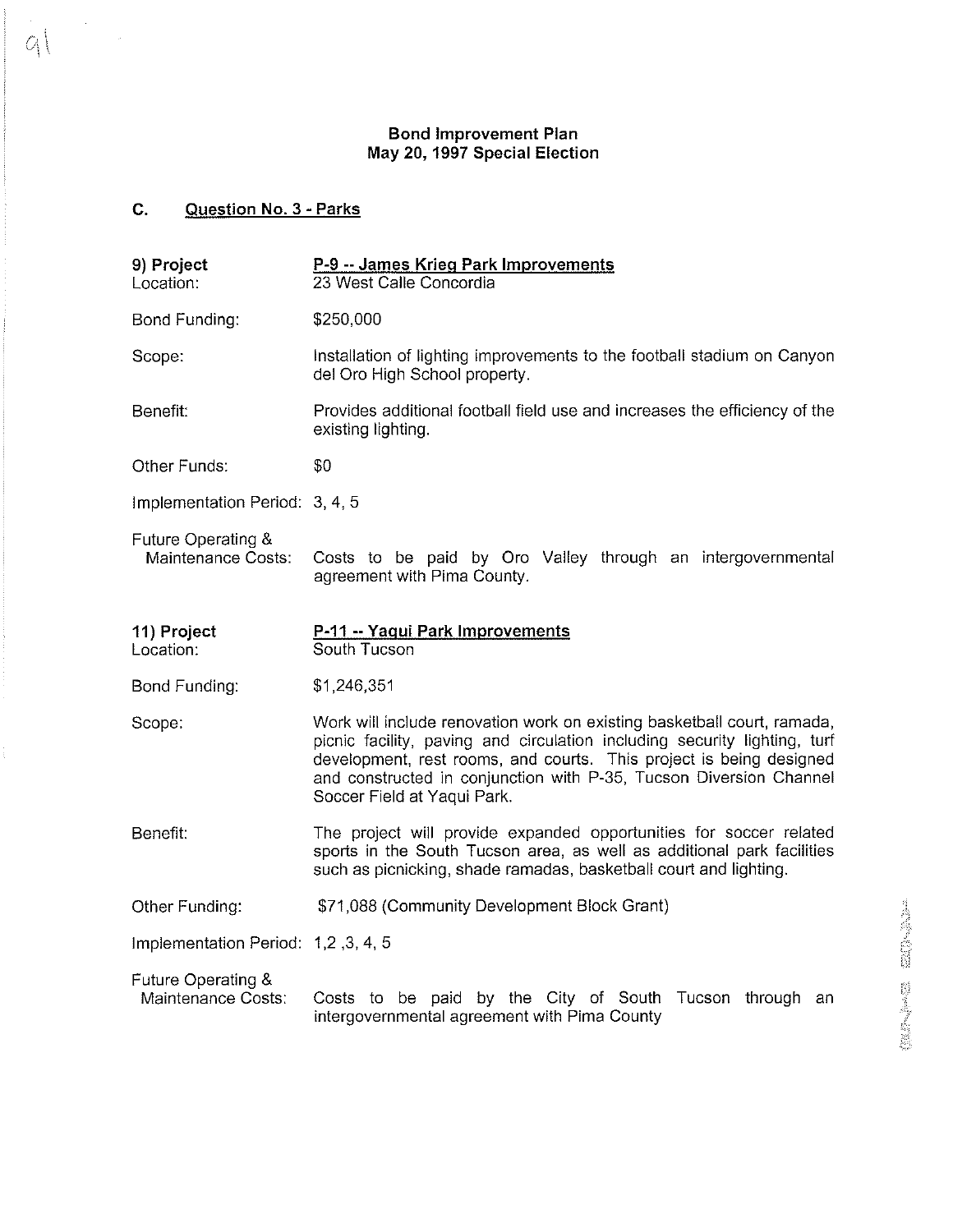| 27) Project<br>Location:                 | P-27 -- Catalina Park Land Acquisition<br>South of Golder Ranch Drive, east of Oracle Road                                                                                              |
|------------------------------------------|-----------------------------------------------------------------------------------------------------------------------------------------------------------------------------------------|
| Bond Funding:                            | \$6,554                                                                                                                                                                                 |
| Scope:                                   | Acquisition of 40 acres to be used as a district park                                                                                                                                   |
|                                          | Sections 11, 12, and 16, 11S/14E                                                                                                                                                        |
|                                          | Section 16 - GR-1                                                                                                                                                                       |
|                                          | Section 11,12 - RH                                                                                                                                                                      |
|                                          | The Flood Control District has acquired land along the Canada del Oro<br>Wash for this purpose, therefore the project is completed without the<br>need for bond funds.                  |
| Benefit:                                 | Establish a park site for future improvements.                                                                                                                                          |
| Other Funding:                           | \$0                                                                                                                                                                                     |
| Implementation Period: 1, 2, 3, 4, 5     |                                                                                                                                                                                         |
| Future Operating &<br>Maintenance Costs: | None until park is developed.                                                                                                                                                           |
| 31) Project<br>Location:                 | P-31 -- Rillito River Park - Campbell to Alvernon<br>Campbell to Alvernon                                                                                                               |
| Bond Funding:                            | \$2,400,000                                                                                                                                                                             |
| Scope:                                   | The project is a two-mile extension of the Rillito River Park being<br>completed by the U.S. Army Corps of Engineers, including irrigation,<br>bike and walking paths, and landscaping. |
| Benefits:                                | Extend newly constructed river park facilities and recreational<br>opportunities from existing facilities to meet the community demand<br>and river park access.                        |
| Other Funding:                           | \$0                                                                                                                                                                                     |
| Implementation Period: 2, 3, 4, 5        |                                                                                                                                                                                         |
| Future Operating &<br>Maintenance Costs: | \$50,000 per mile                                                                                                                                                                       |

 $Q\rightarrow$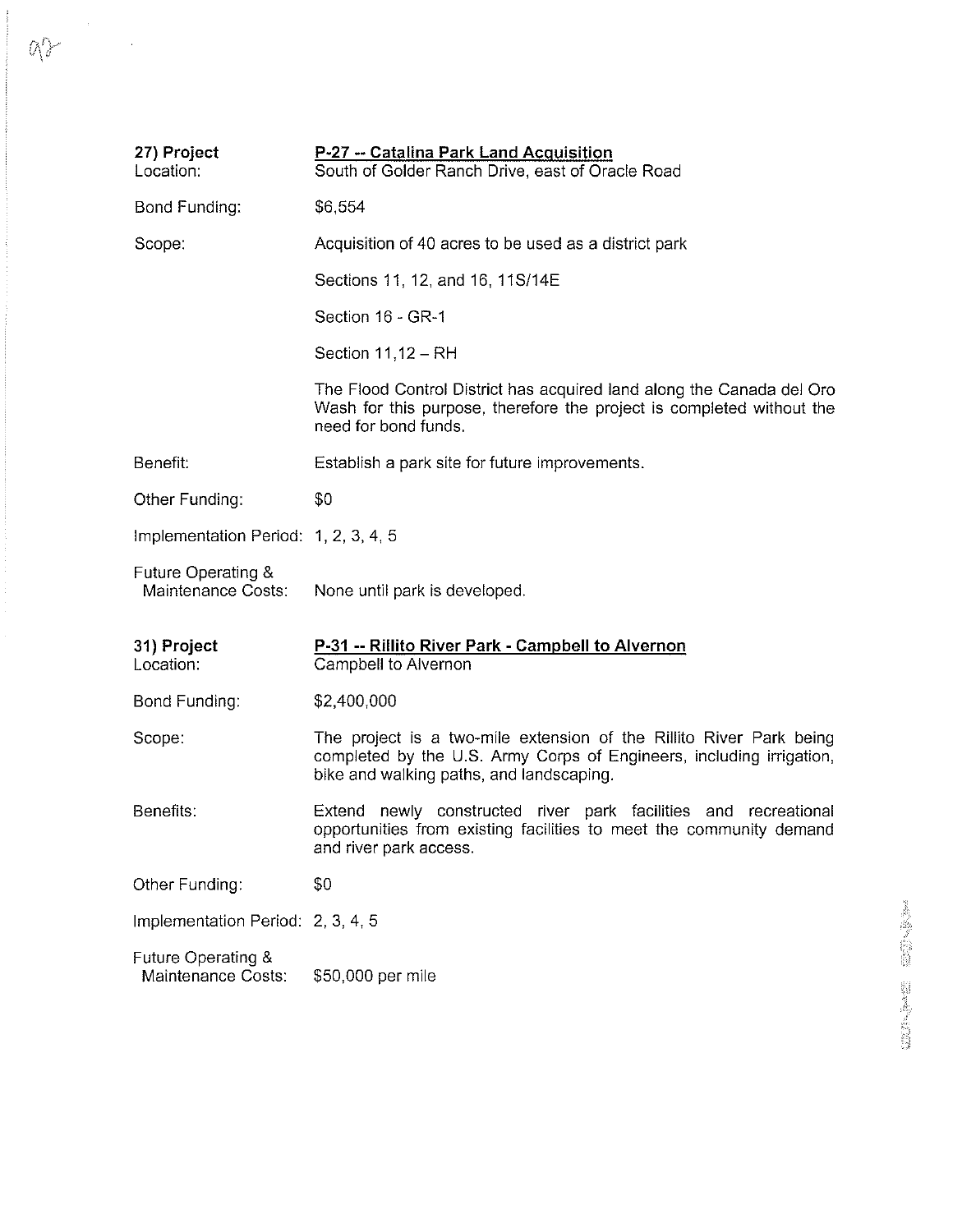| 35) Project<br>Location:          | P-35 -- Tucson Diversion Channel Soccer Field at Yaqui Park<br>City of South Tucson along the flood control facility at Yaqui Park                                                                                                                                                                |
|-----------------------------------|---------------------------------------------------------------------------------------------------------------------------------------------------------------------------------------------------------------------------------------------------------------------------------------------------|
| Bond Funding:                     | \$1,884                                                                                                                                                                                                                                                                                           |
| Scope:                            | Work consists of development of a soccer field facility at Yaqui Park.<br>This project is being sited, designed and constructed in conjunction<br>with P-11, Yaqui Park Improvements. This project has been closed<br>and scope items will be built as a part of P-11 Yaqui Park.                 |
| Benefit:                          | Facilitiate the need for soccer fields and park amenities in a high<br>demand area of the community                                                                                                                                                                                               |
| Other Funds:                      | \$0                                                                                                                                                                                                                                                                                               |
| Implementation Period: 2, 3, 4    |                                                                                                                                                                                                                                                                                                   |
| Future Operating &                | Maintenance Costs: Due to the limited size of the park, costs should be minimal.                                                                                                                                                                                                                  |
|                                   |                                                                                                                                                                                                                                                                                                   |
| 45) Project<br>Location:          | P-45 -- Marana Rattlesnake Park (Continental Ranch)<br><b>Continental Ranch</b>                                                                                                                                                                                                                   |
| Bond Funding:                     | \$500,000                                                                                                                                                                                                                                                                                         |
| Scope:                            | Work consists of development of newly constructed park facilities in the<br>northwest accommodating the Rillito and Continental Ranch areas,<br>including athletic field, playground, ramadas, picnic areas, rest rooms,<br>basketball court, volleyball court, parking, lights, and landscaping. |
| Benefit:                          | Accommodating the growing recreational needs of the northwest<br>community.                                                                                                                                                                                                                       |
| Other Funding:                    | \$0                                                                                                                                                                                                                                                                                               |
| Implementation Period: 2, 3, 4, 5 |                                                                                                                                                                                                                                                                                                   |